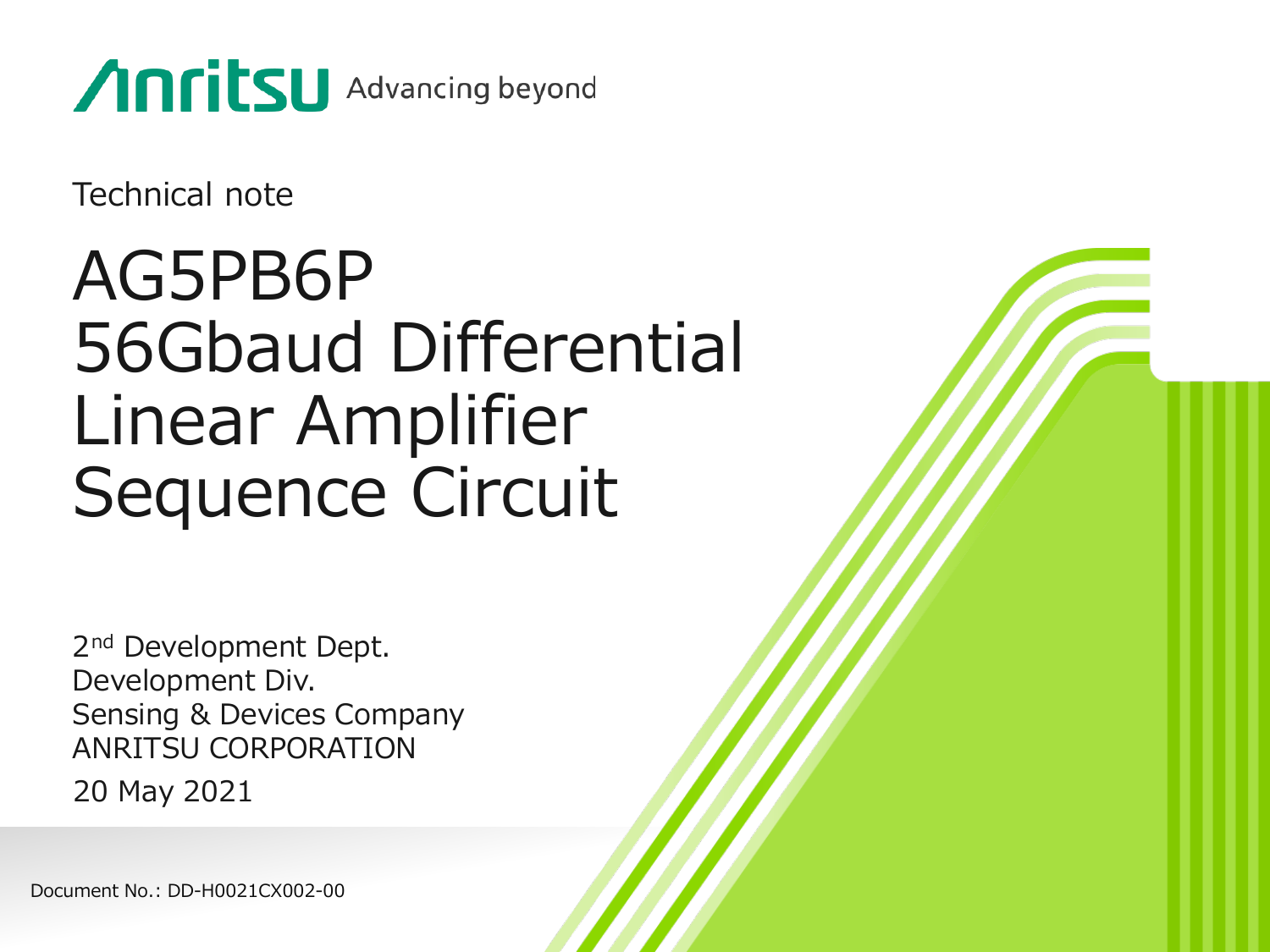## **Sequence of Power Supply**



- $\triangleright$  Eight power supplies are required to drive AG5PB6P.
- ➢ Turn on the power of group A (VT) and next is group B (Vcc1, Vcc2), group C (VgG, VgP) and last is group D (Vamp, Vcsg, Vcsp).
- ➢ Turn off the power in the reverse procedure (Group D⇒C⇒B⇒A).

#### **(Point)The sequence circuit has four groups of power supply. Turn on the power of group A**⇒**group B**⇒**group C**⇒**group D. In addition, power-on/off sequence in same group is no object.**

| #              | <b>Symbol</b> | <b>Supply voltage</b><br>(V) | <b>Supply current</b><br>(mA typ.) | <b>Sequence</b><br>group | <b>Remark</b>      |
|----------------|---------------|------------------------------|------------------------------------|--------------------------|--------------------|
| $\mathbf{1}$   | VT            | 6.2                          | 125                                | <b>Group A</b>           | Fixed power supply |
| $\overline{2}$ | Vcc1          | 4.7                          | 130                                |                          | Fixed power supply |
| $\overline{3}$ | Vcc2          | $\overline{4}$               | 100                                | Group B                  | Fixed power supply |
| $\overline{4}$ | VgG           | 1 <sub>5</sub>               | 0.2                                |                          |                    |
| 5              | VgP           | 0 <sub>5</sub>               | 0.2                                | Group C                  |                    |
| 6              | Vamp          | $0 \sim 2.2$                 | $\overline{7}$                     |                          |                    |
| $\overline{7}$ | <b>Vcsg</b>   | $0 \sim 4$                   | 7.4                                | Group D                  |                    |
| 8              | <b>Vcsp</b>   | $0 \sim 4.2$                 | 8                                  |                          |                    |

### Table 1. Power supply and sequence group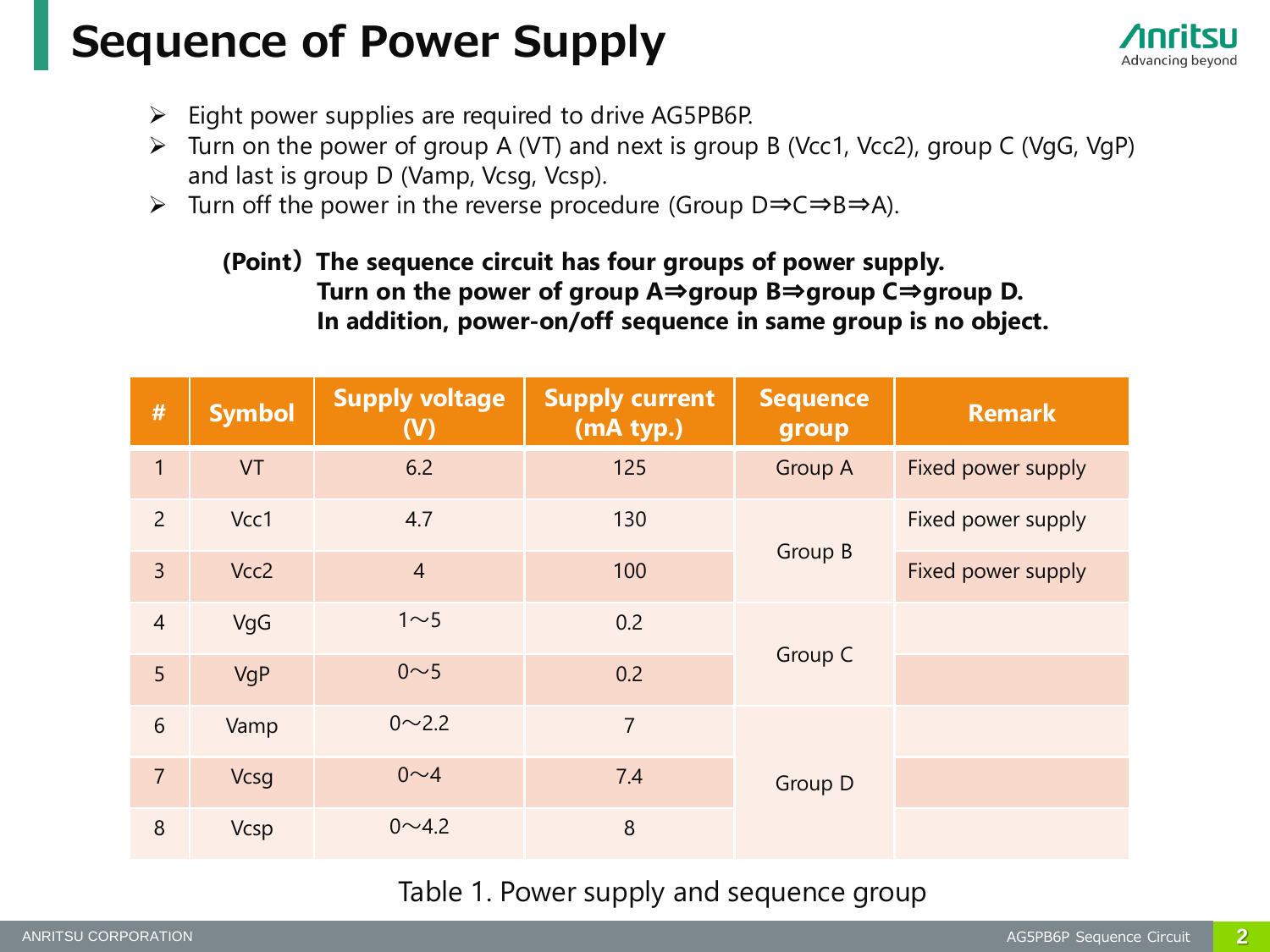## **Sequence Circuit**

 $\triangleright$  This section describes the example of sequence circuit of power supply corresponding to the power-on procedure.



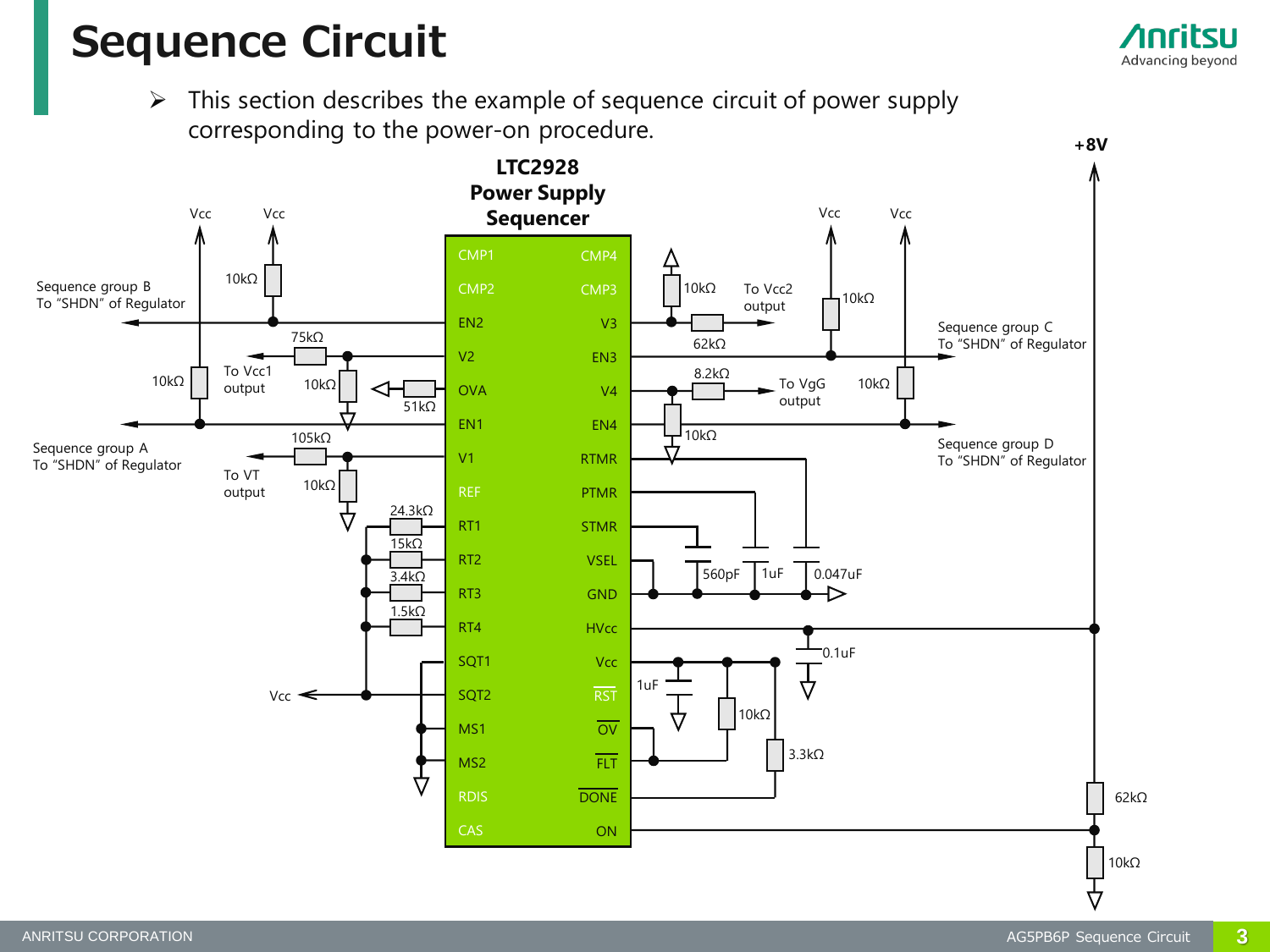## **Created voltage by regulator**





| #              | <b>Symbol</b>    | <b>Output voltage</b><br>$Vo$ $(V)$ | <b>Resistor</b><br>$R1(\Omega)$ | <b>Resistor</b><br>$R2(\Omega)$ | <b>Connection of "SHDN"</b><br>(sequence group) | <b>Remark</b>                                     |
|----------------|------------------|-------------------------------------|---------------------------------|---------------------------------|-------------------------------------------------|---------------------------------------------------|
| 1              | <b>VT</b>        | 6.2                                 | 1k                              | 30k                             | EN1 (Group A)                                   | Power supply<br>R <sub>2</sub> resistor is fixed. |
| $\overline{2}$ | Vcc1             | 4.7                                 | 1k                              | 22.5k                           | EN2 (Group B)                                   | Power supply                                      |
| $\overline{3}$ | Vcc <sub>2</sub> | $\overline{4}$                      | 1k                              | 19k                             |                                                 | R <sub>2</sub> resistor is fixed.                 |
| $\overline{4}$ | VgG              | $0.2 \sim 5.2$                      | 1.2k                            | 30k                             |                                                 | Voltage adjustable                                |
| 5 <sup>5</sup> | VgP              | $0.2 \sim 5.2$                      | 1.2k                            | 30k                             | EN3 (Group C)                                   | Voltage adjustable                                |
| 6              | Vamp             | $0.2 \sim 2.2$                      | 1k                              | 10k                             |                                                 | Voltage adjustable                                |
| $\overline{7}$ | <b>Vcsg</b>      | $0.2 \sim 4$                        | 1k                              | 20k                             | EN4 (Group D)                                   | Voltage adjustable                                |
| 8              | <b>Vcsp</b>      | $0.2 \sim 4.2$                      | 1k                              | 20k                             |                                                 | Voltage adjustable                                |

Table 2. Created voltage by regulator with external resistor